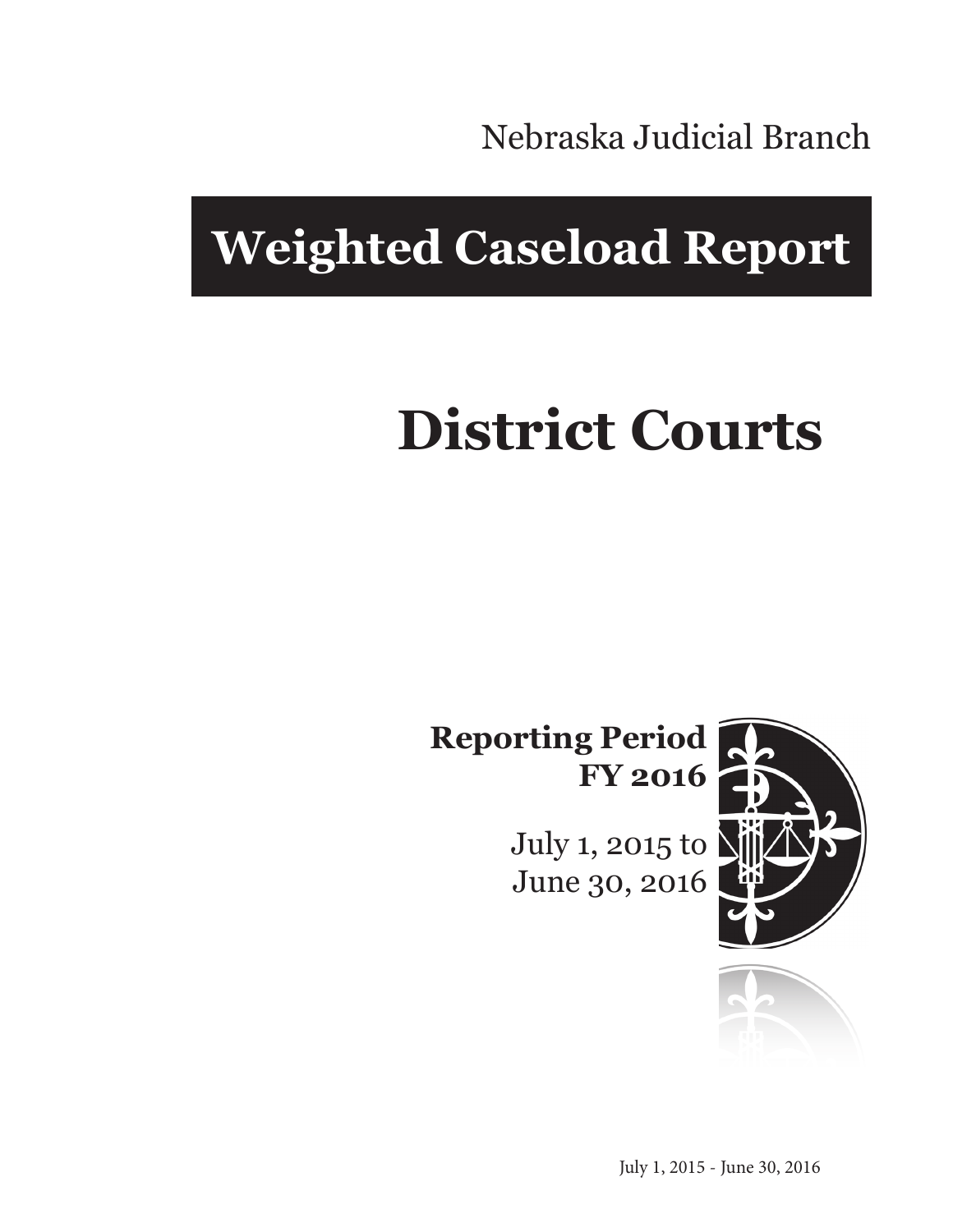## Nebraska District Courts Weighted Caseload Report

#### FY 2016 **(July 1, 2015 - June 30, 2016)**

This Weighted District Court Caseload Report contains statistics for Nebraska's 93 District Courts, grouped into twelve Judicial Districts. The judiciary of Nebraska currently assesses the need for judicial positions using a disposition-based, weighted caseload method. Weighted caseload systems provide objective, standardized determinations of resource needs.

*No quantitative judgeship assessment method, including a weighted caseload system will determine the exact number of judges required within a judicial district. But quantitative methods, such as weighted caseload can approximate the need for judgeships and provide a point of reference or standard for comparing relative need among judicial districts. Other measures, both qualitative and quantitative, may be used in conjunction with the weighted caseload standard calculation to support the assessment of judicial need. In particular, should the standard calculation show the need for a fractional judge (less than the full-time equivalent), additional assessments as to the relative workload per judge within a district and travel per judge may be useful. Also, other useful measures may include analyses of budget constraints, population trends, and other factors that may differentially affect the need for judges across districts.*

**Mission of the Nebraska Administrative Office of the Courts:**

Under the direction of the Nebraska Supreme Court, the Administrative Office of the Courts' mission is to ensure the public has equal access to justice, using leadership, education, technology, and administrative services to implement consistent, efficient, and effective court practices.



**Corey R. Steel | Nebraska State Court Administrator Nebraska Supreme Court**

Rm. 1213 State Capitol | P.O. Box 98910 | Lincoln, NE 68509 T 402.471.3730 | F 402.471.2197 www.supremecourt.ne.gov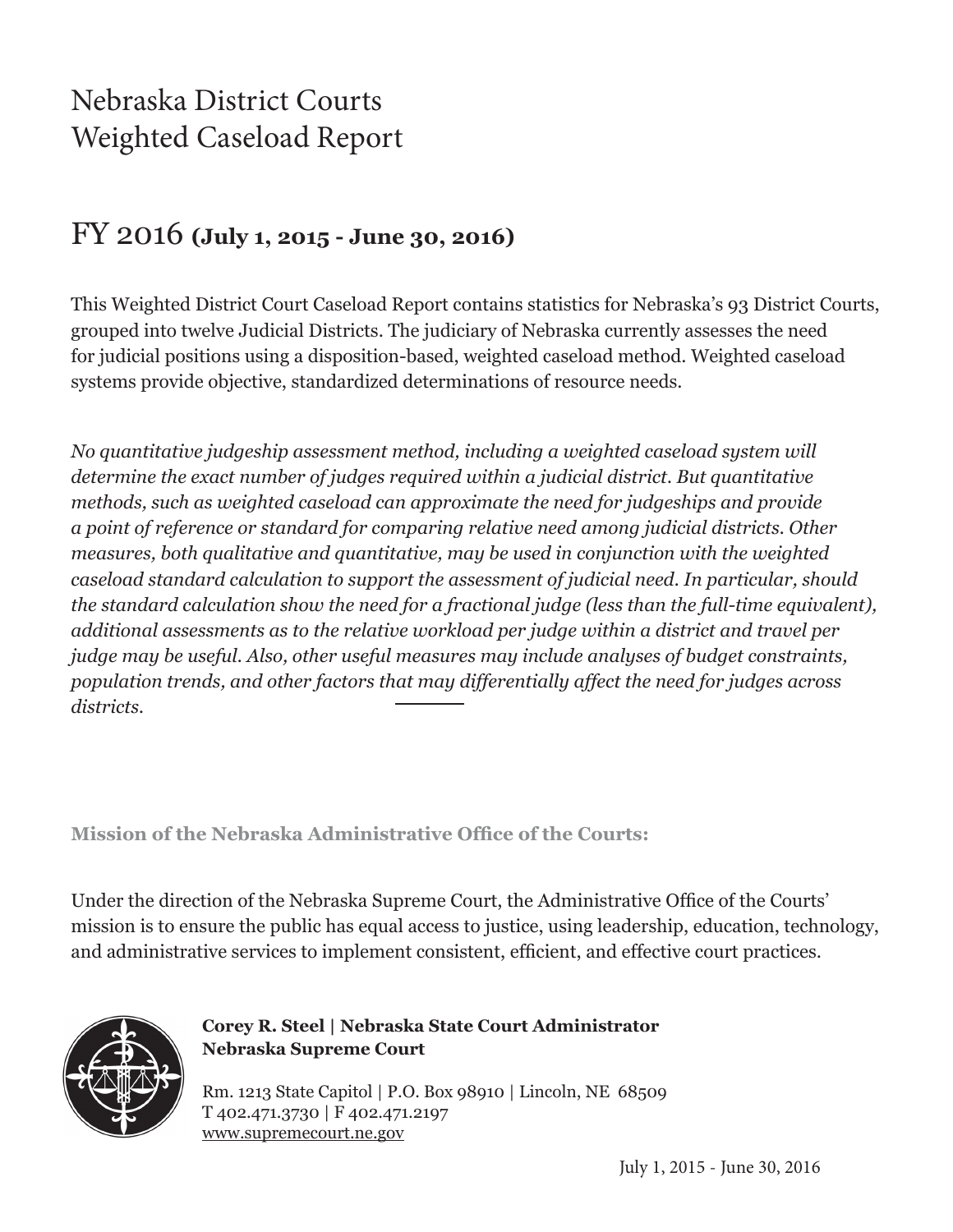## Nebraska District Court Judicial Needs

FY 2016 (June 1, 2015 - July 31, 2016)

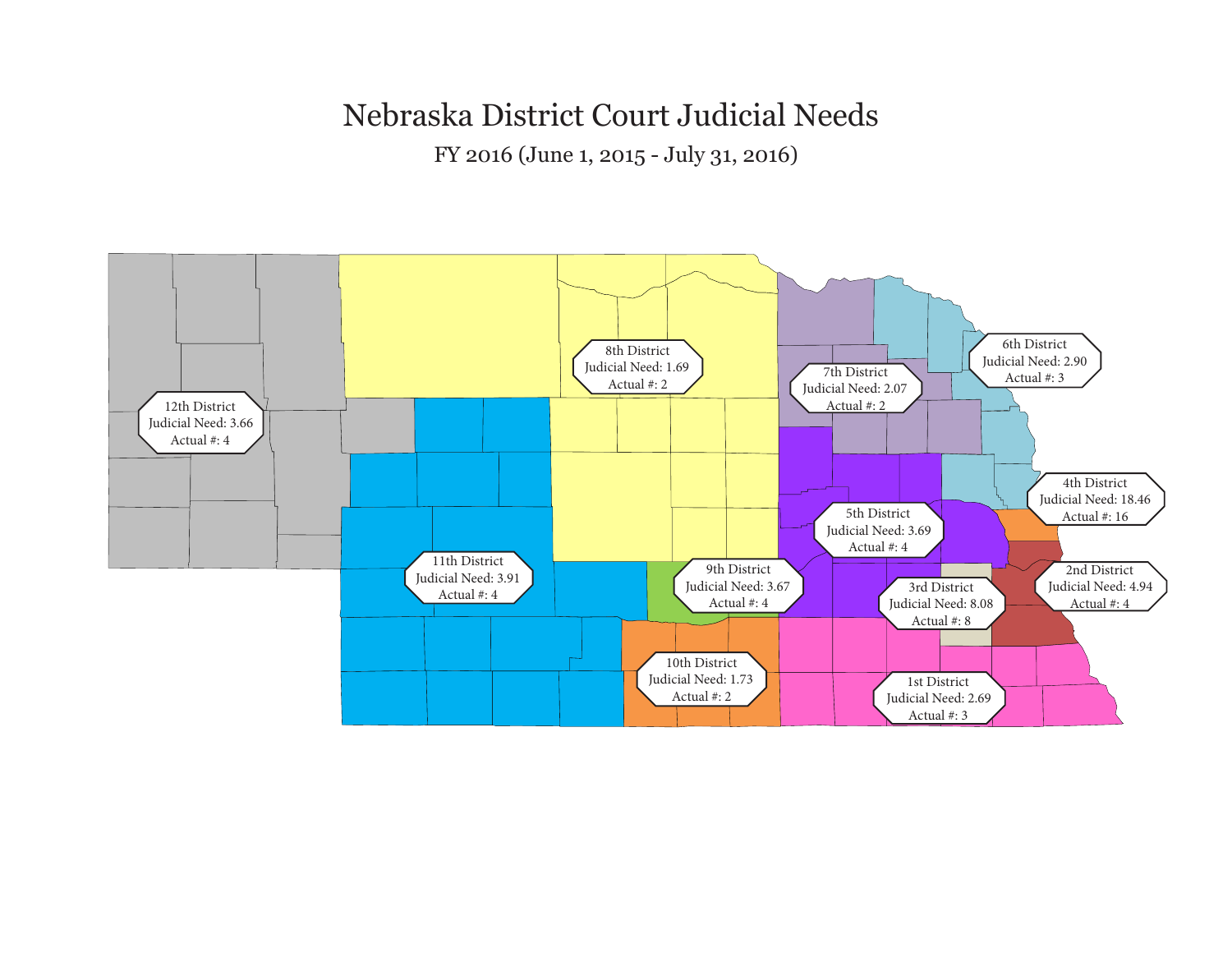## Weighted Caseload Report 1st Judicial District - District Court

District court need for judges: 2.69 Current number of judges: 3





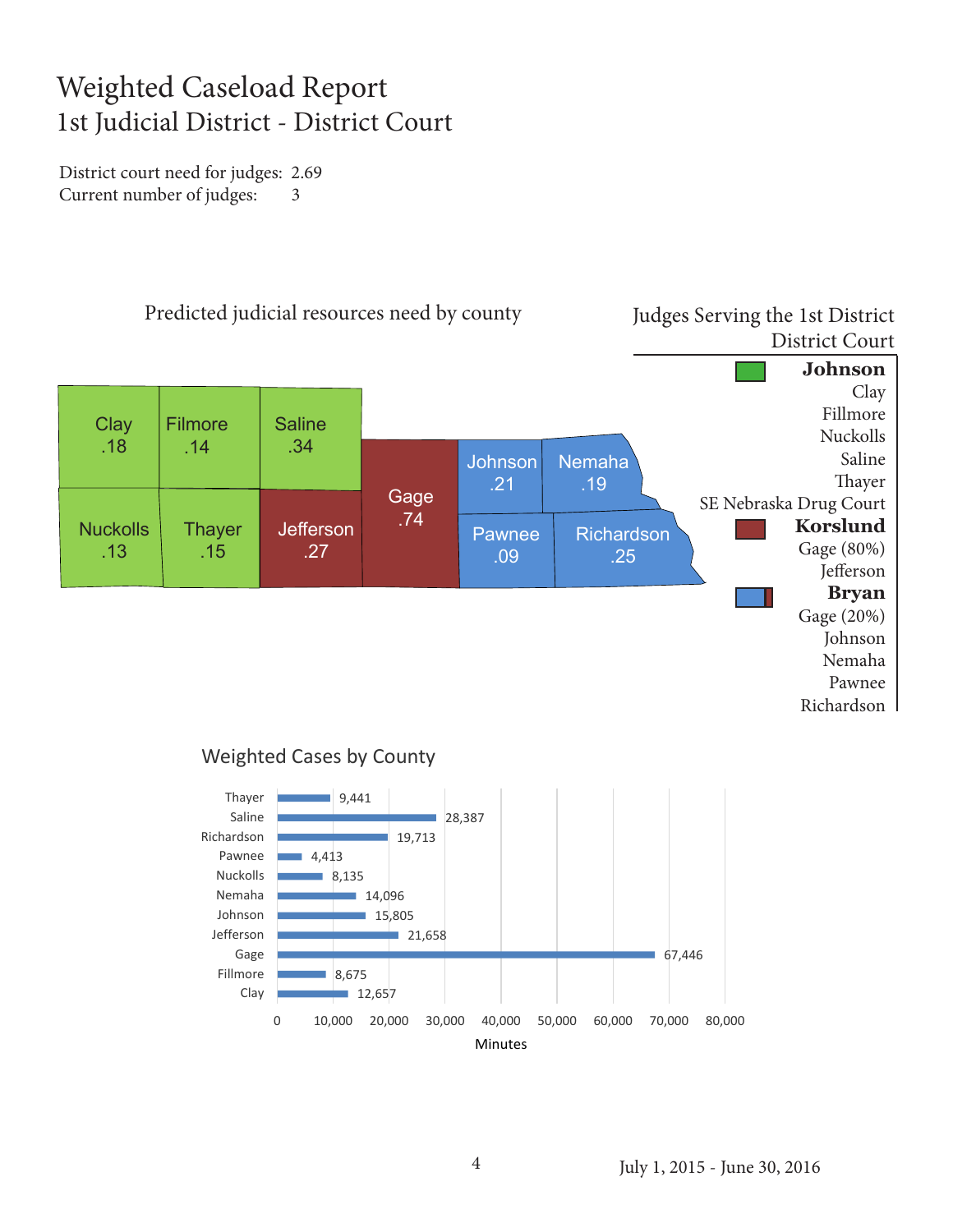#### Weighted Caseload Report 2nd Judicial District - District Court

District court need for judges: 4.94 Current number of judges: 4





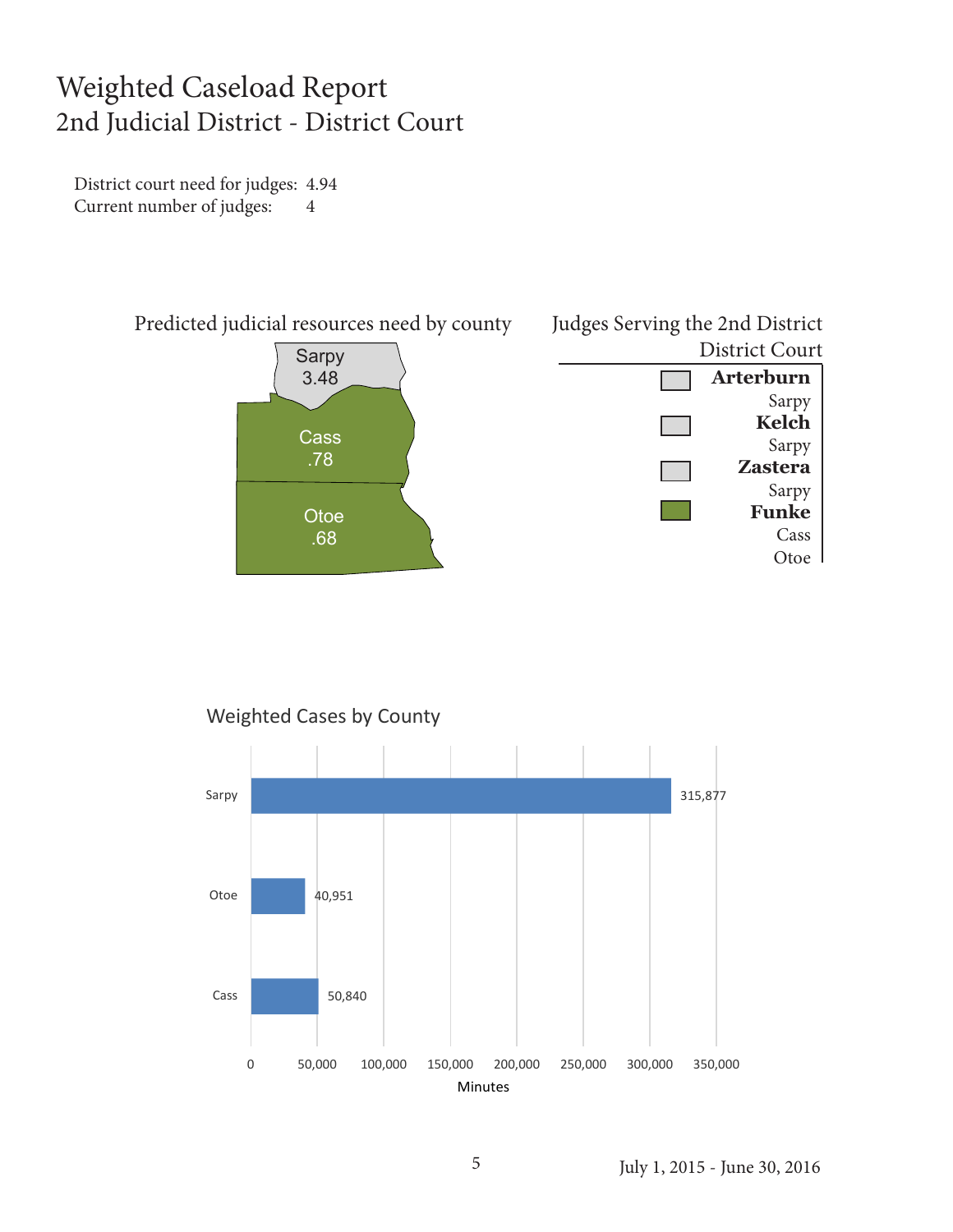#### Weighted Caseload Report 3rd Judicial District - District Court

District court need for judges: 8.08 Current number of judges: 8



| Judges Serving the 3rd District |                |
|---------------------------------|----------------|
|                                 | District Court |
|                                 | <b>Burns</b>   |
|                                 | Colborn        |
|                                 | Ideus          |
|                                 | Jacobsen       |
|                                 | Maret          |
|                                 | Nelson         |
|                                 | Otte           |
|                                 | Strong         |
|                                 |                |

#### Weighted Cases by Case Type

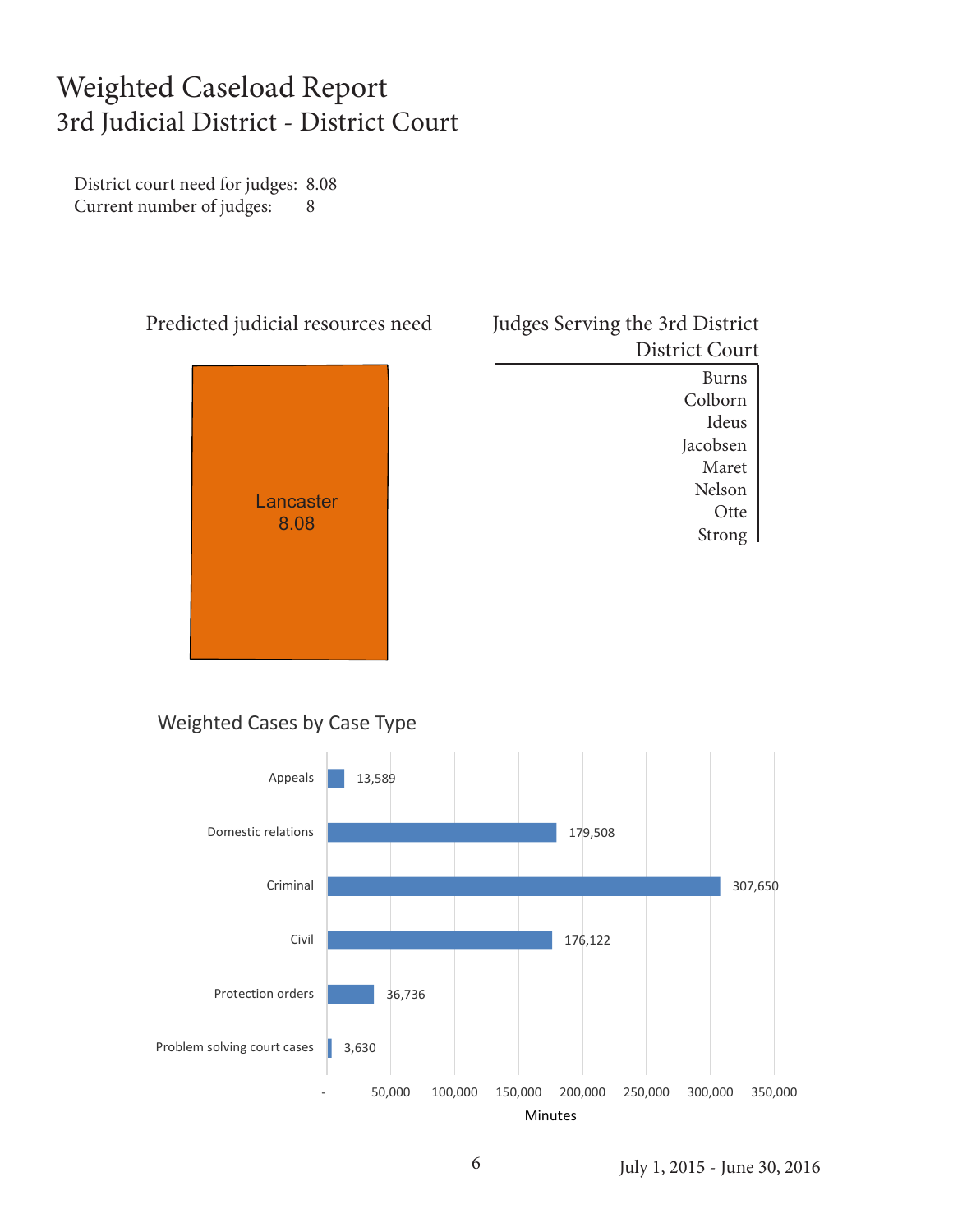#### Weighted Caseload Report 4th Judicial District - District Court

District court need for judges: 18.46 Current number of judges: 16



#### Weighted Cases by Case Type

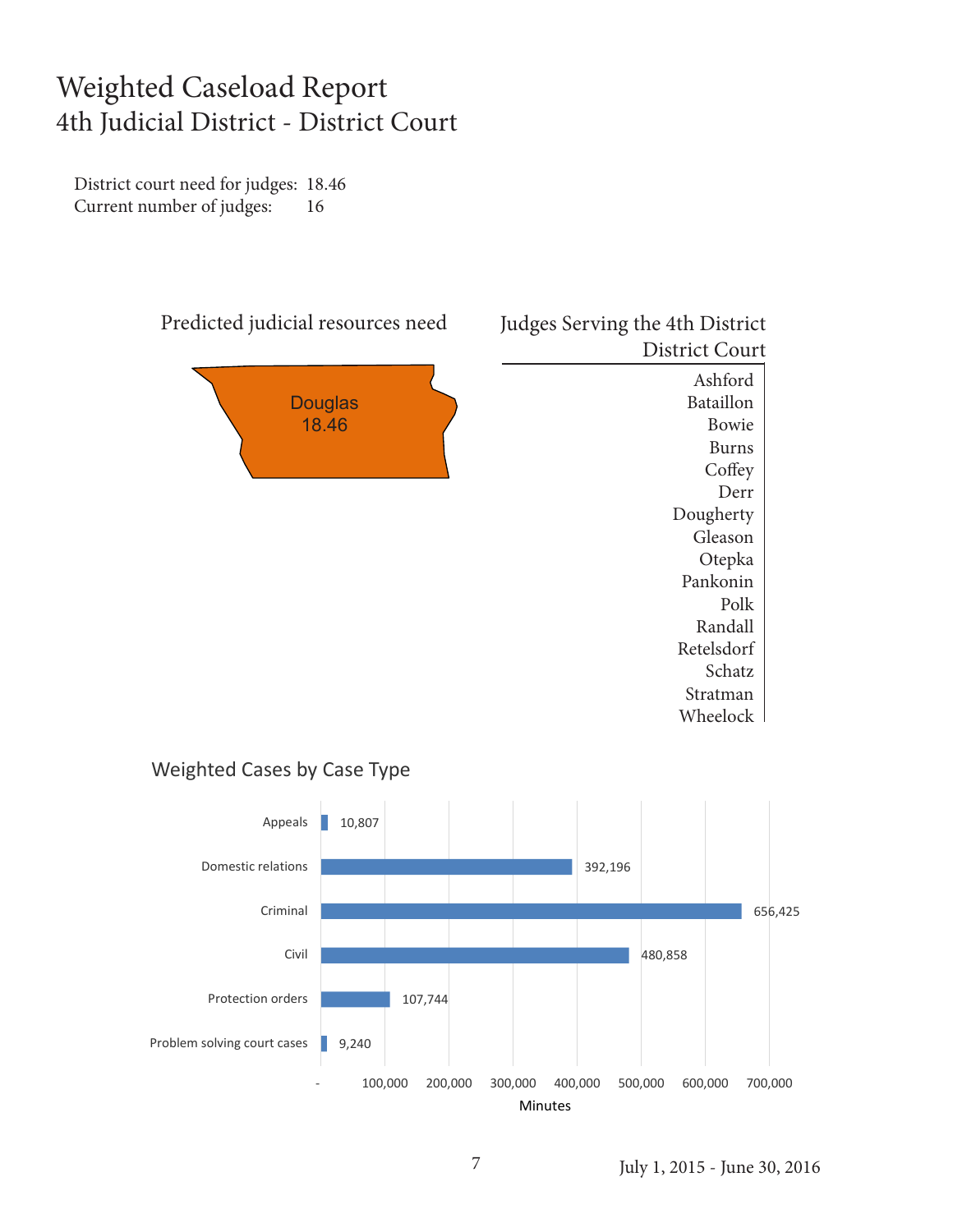### Weighted Caseload Report 5th Judicial District - District Court

District court need for judges: 3.69 Current number of judges: 4



#### Weighted Cases by County

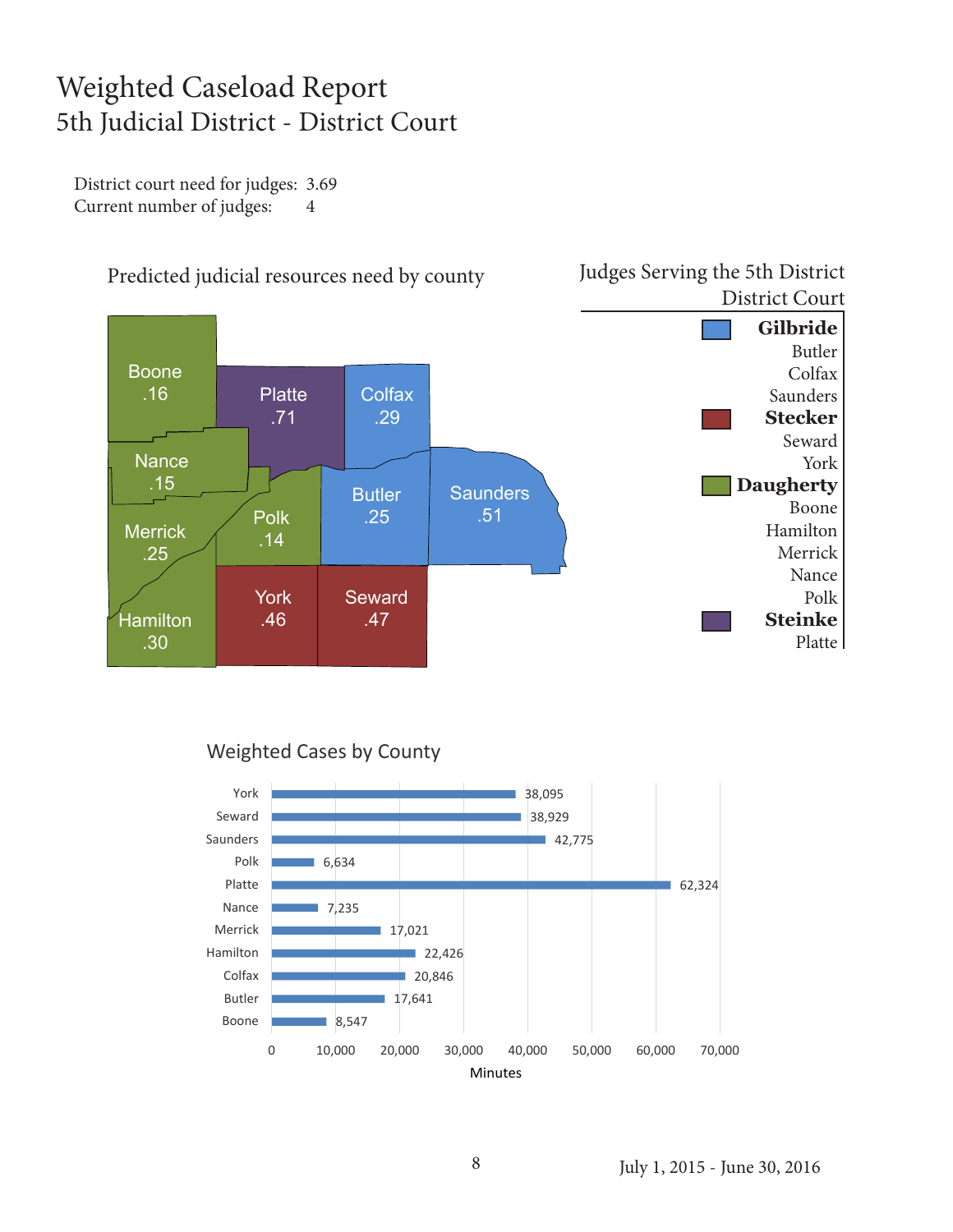#### Weighted Caseload Report 6th Judicial District - District Court

District court need for judges: 2.90 Current number of judges: 3

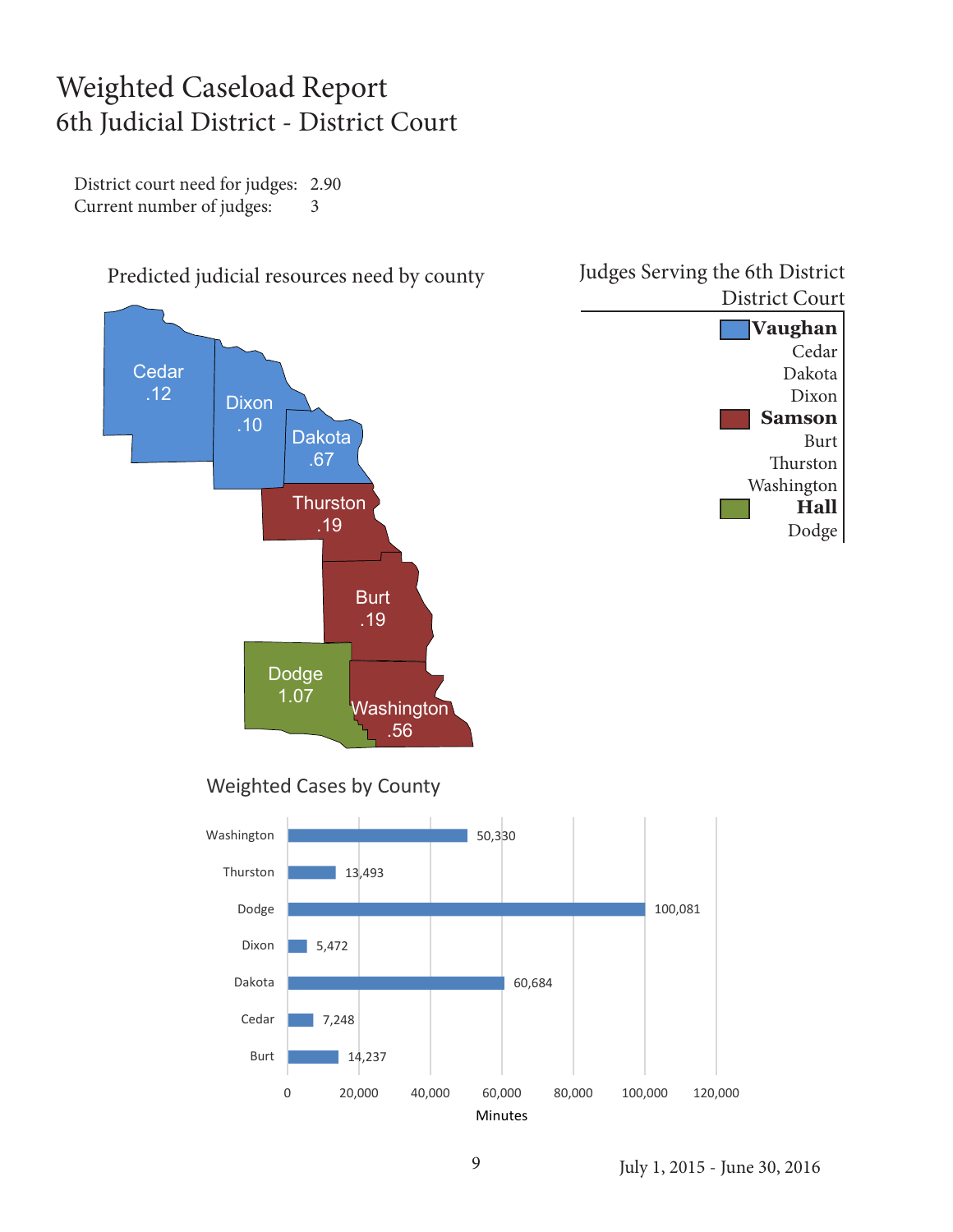### Weighted Caseload Report 7th Judicial District - District Court

District court need for judges: 2.07 Current number of judges: 2

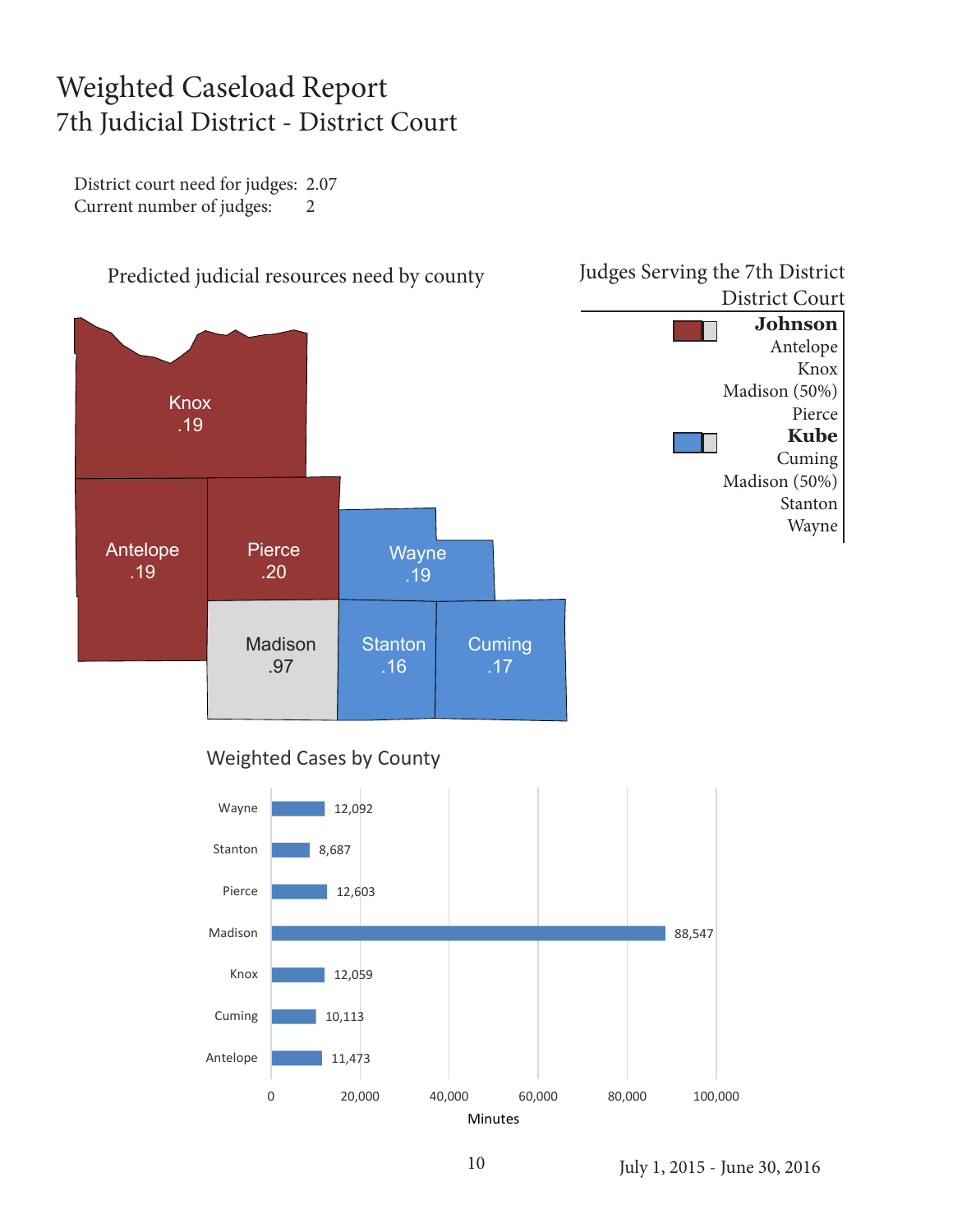#### Weighted Caseload Report 8th Judicial District - District Court

District court need for judges: 1.69 Current number of judges: 2

#### Predicted judicial resources need by county Judges Serving the 8th District

# District Court



#### Weighted Cases by County

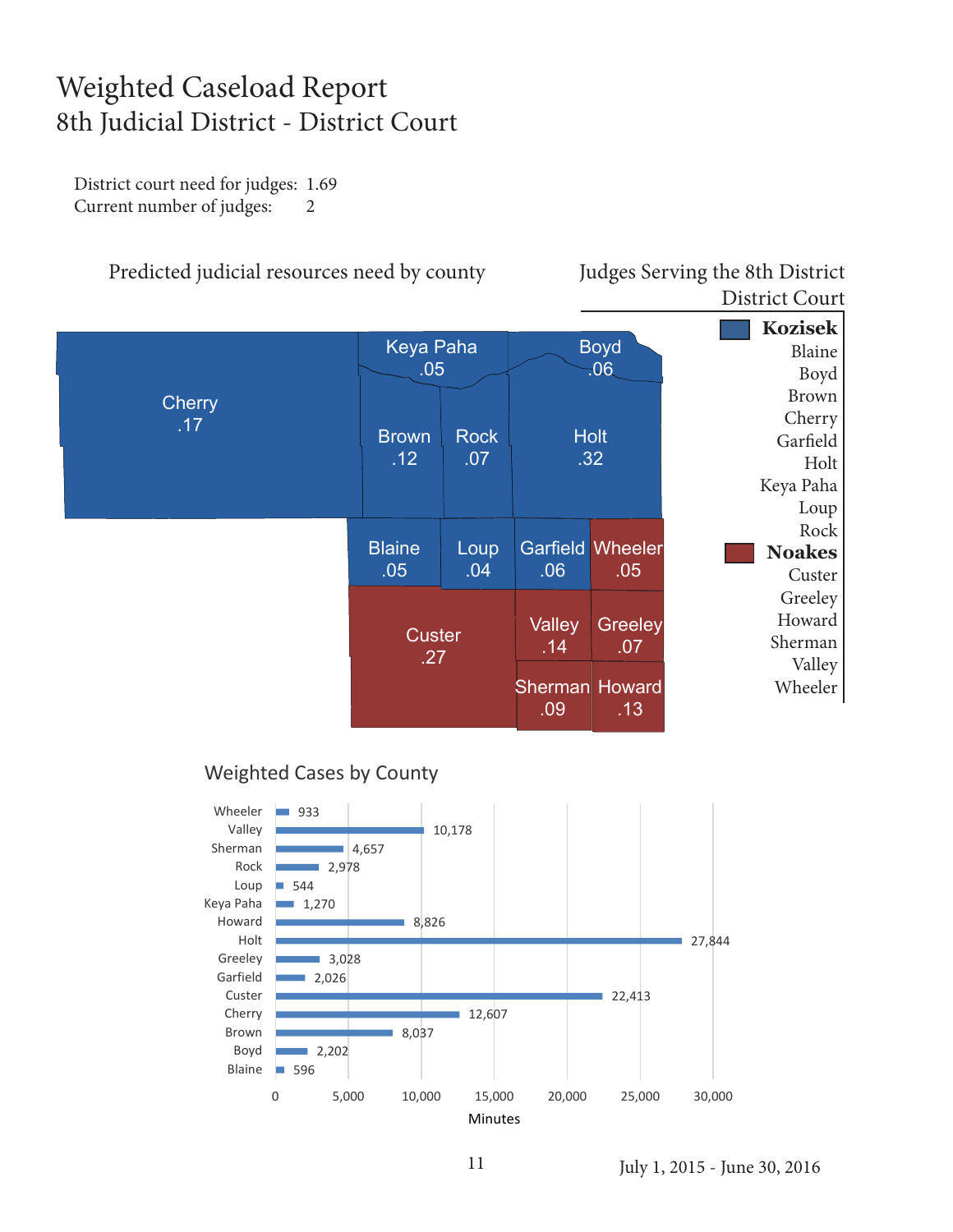## Weighted Caseload Report 9th Judicial District - District Court

District court need for judges: 3.67 Current number of judges: 4





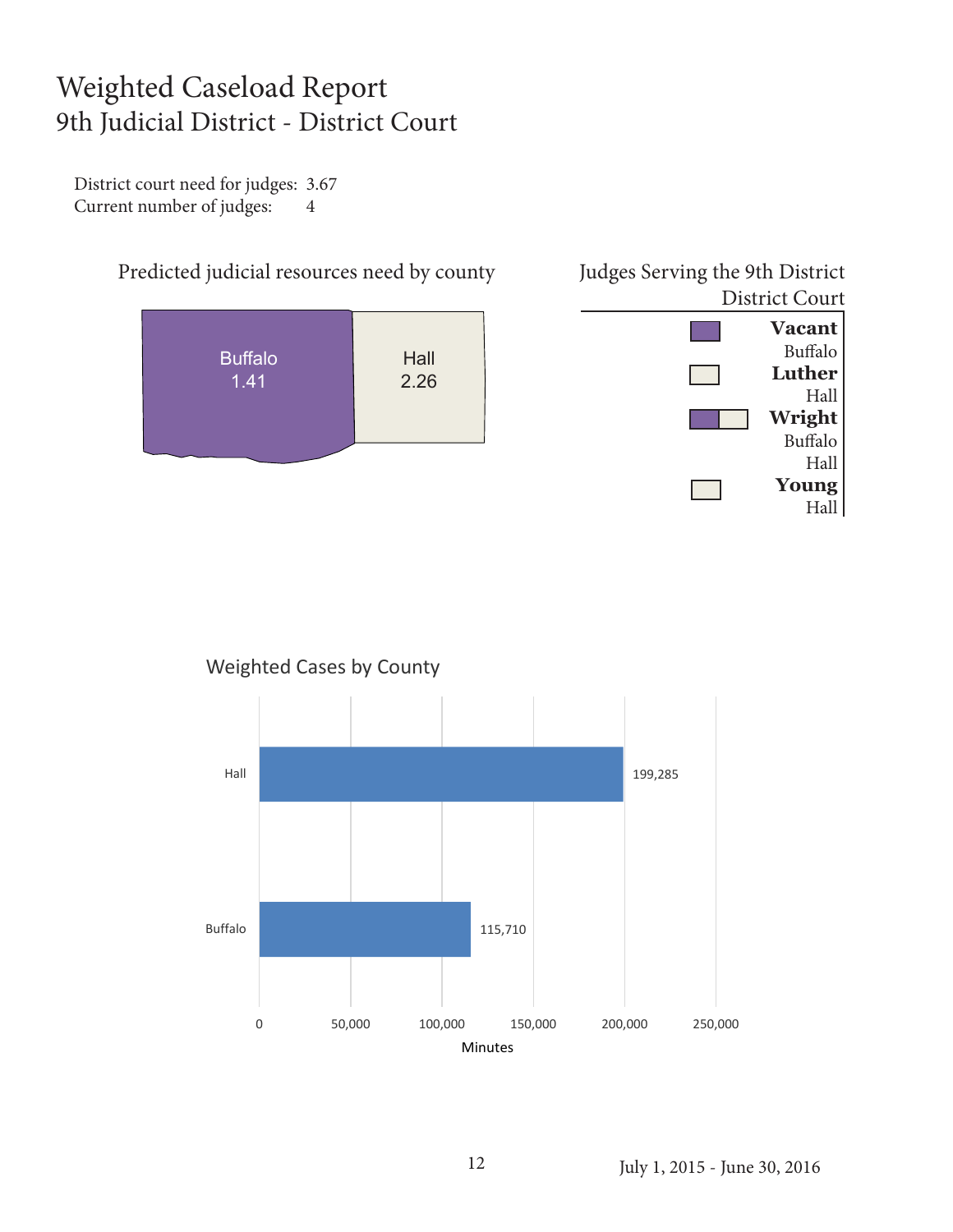## Weighted Caseload Report 10th Judicial District - District Court

District court need for judges: 1.73 Current number of judges: 2

Predicted judicial resources need by county Judges Serving the 10th District

## District Court

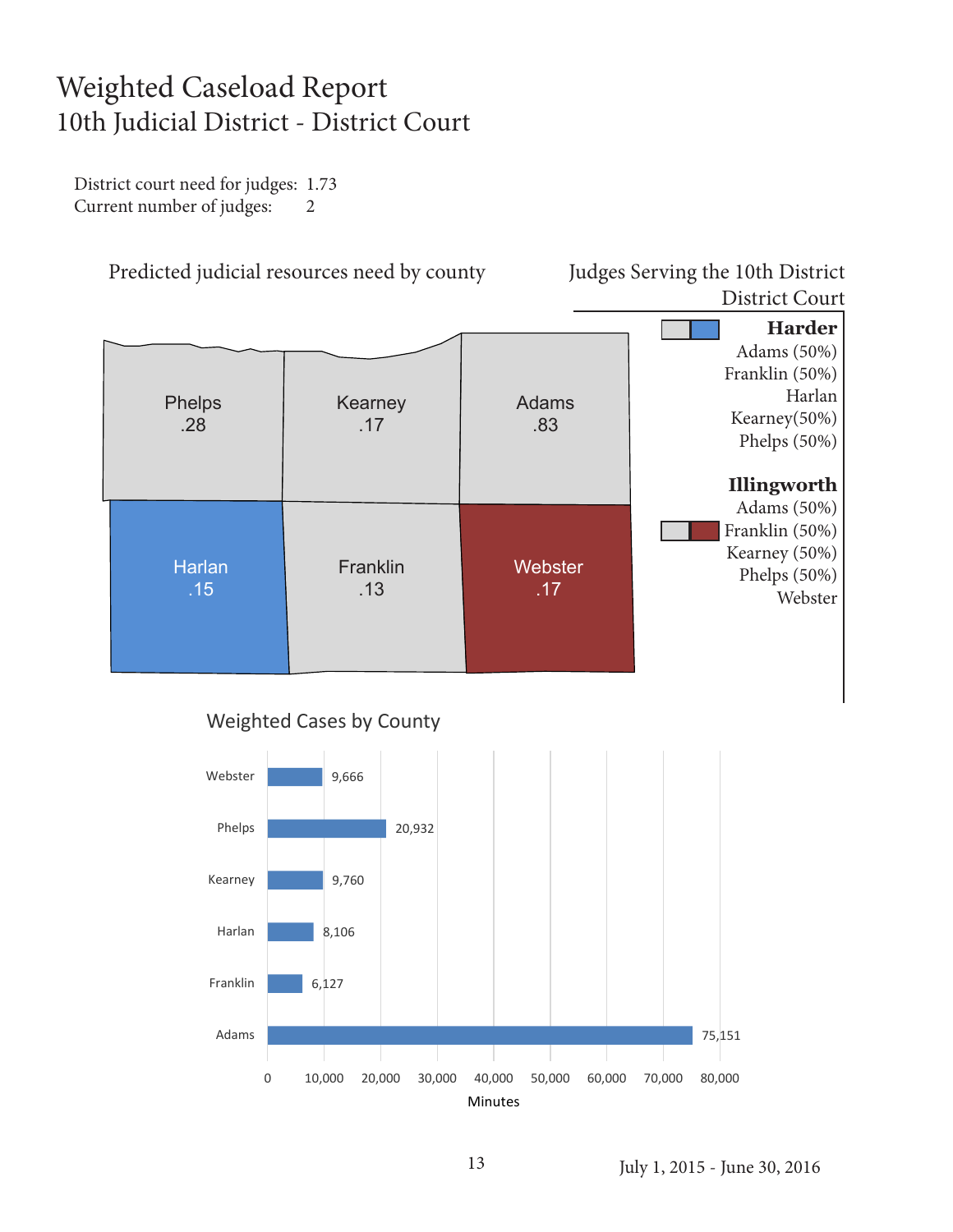## Weighted Caseload Report 11th Judicial District - District Court

District court need for judges: 3.91 Current number of judges: 4



Predicted judicial resources need by county Judges Serving the 11th District

## District Court

**Minutes**